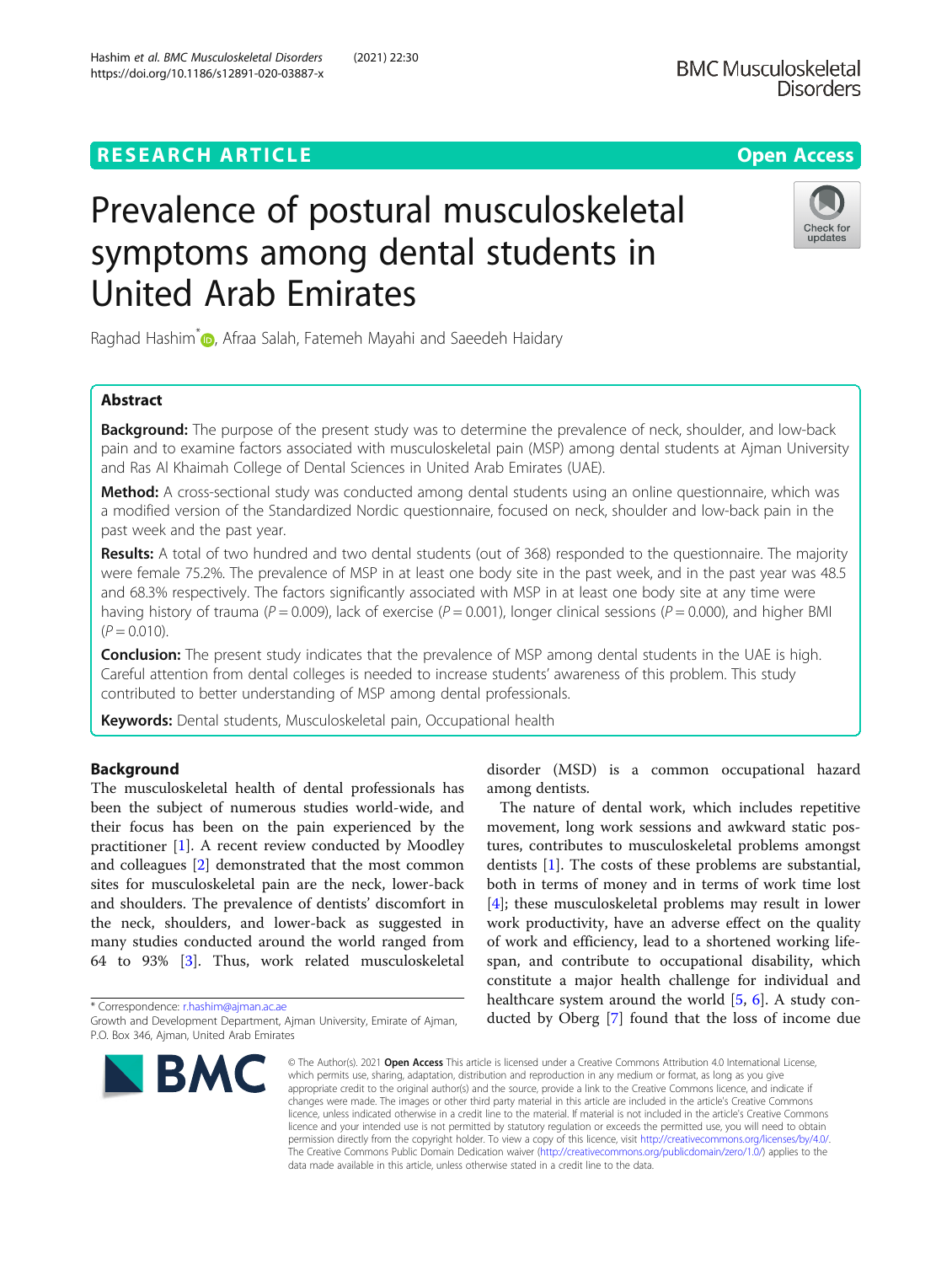to musculoskeletal pain in the dentistry profession is greater than \$40 million. Long term MSDs could affect one's quality of life. Therefore, identifying factors associated with musculoskeletal problems in the dental workplace is of high importance [\[8](#page-4-0)].

Various studies have been performed to record selfperceived health and health-related behaviors of dental students in other countries [[9,](#page-4-0) [10](#page-4-0)], but little is known about the health of dental students in the United Arab Emirates (UAE). Currently, only one study, conducted by Al-Ali and Hashim [[11\]](#page-4-0), has investigated occupational health problems among dentists in the UAE; this study demonstrated that musculoskeletal disorders were the most common (68%) occupational health problem.

This study aimed to determine the prevalence and nature of occupational-related musculoskeletal pain (MSP) and to explore factors associated with MSP among undergraduate dental students in two main dental colleges in the United Arab Emirates.

## Methods

A cross-sectional study was conducted among undergraduate dental students in two main dental colleges in the United Arab Emirates, namely, Ajman University (AU) and Ras Al- Khaimah College of Dental Sciences (RAKCODS). It was conducted during the period from October 2019 to February 2020. An invitation to participate were sent to dental students on their clinical stage of practice only. The Ethics Committee of both universities approved the current cross-sectional study. Before the start of the study, the students were notified that their participation was voluntary and that refusing to participate would not affect their grades. Information that could identify the students was not collected.

This study used an online self-administrated questionnaire in English language on Microsoft Forms software. The questionnaire used was a modified version of the Standardized Nordic Questionnaire [\[12](#page-4-0)], and it was previously validated by other researchers [\[13,](#page-4-0) [14\]](#page-4-0). The questionnaire was composed of four parts. The first part comprised of questions related to socio-demographic data, specifically, gender. The second part included questions on the risk factors, such as history of physical trauma, family history of musculoskeletal disorders, exercise, caffeine consumption, the period of time spent in the clinic each day and smoking. The third part included questions linked to the occurrence of pain in the neck, shoulders, and low-back during the previous week and the previous twelve months. Furthermore, the participants were enquired about their height, weight, and number of hours spent studying or using computers to assess their physical activity level (Appendix [1](#page-3-0)).

Before the commencement of the study the questionnaire was pilot tested by the authors among 18 students to ensure understandabilities of the questions. The pretesting showed a very good understanding of the provided questions. An online self – administered questionnaire was sent to all dental students in their clinical stage of practice through their batch email addresses and a cover letter to explain the purpose of the study were included. Confidentiality and anonymity of their responses were assured. The average time taken to complete the survey was nearly 5 minutes. Data were entered and analyzed using Statistical Package for Social Sciences version 22.0 (SPSS Inc., Chicago, IL, USA). Descriptive analysis was performed to obtain the frequencies, means, standard deviations and medians. For continuous variables the normality test was conducted. The frequency and percentage of MSP in the past 7 days and in the past year for the neck, shoulder and back was obtained. The chi- square test was conducted to get the crude odds ratio and 95% confidence interval.

# Results

In this cross-sectional study, questionnaires were completed by two hundred and two dental students (out of 368) from both colleges (AU and RAKCODS), with a total response rate of 55%. Missing data was excluded from the analysis. The majority of the students were female (75.2%). Most of the students (80.2%) had no history of trauma to the neck, shoulders, or lower back. Similarly, more than three-quarter of the participants (84.7%) had no family history of MSD. Approximately two-thirds (64.9%) of the students exercised regularly, and consumption of coffee was common among more than three-quarters of the participants (76.7%). The majority of the students (73.3%) spent 4 h per day in the clinics, and one-fifth (18.8%) of the participants used tobacco. The mean height  $(\pm SD)$  and weight  $(\pm SD)$  were 165 cm (±8.8) and 66.5 kg (±14.4), respectively. The sociodemographic data are shown in Table [1.](#page-3-0)

The prevalence of MSP in at least one body site was 48.5% in the past week and 68.3% in the previous year. Low-back pain was most common, with the prevalence rates of 38.6 and 61.4% in the previous week and previous year respectively. The prevalence of neck pain was 28.7% in the past week and 52.5% in the previous year. Shoulder pain was the least experienced in the previous week, and in the previous year (23.3, 44.1% respectively) as illustrated in Table [2](#page-3-0).

The overall prevalence of MSP, regardless of the time of occurrence was not significantly associate with gender (OR 1.19, 95% CI 0.62–2.29,  $P = 0.608$ ). A history of trauma was significantly associated with any MSP at any time. A family history of trauma was not significantly associated with MSP ( $P = 0.212$ ). There was a significant association between exercise and the prevalence of MSP  $(P = 0.001)$ , those who exercise regularly experienced less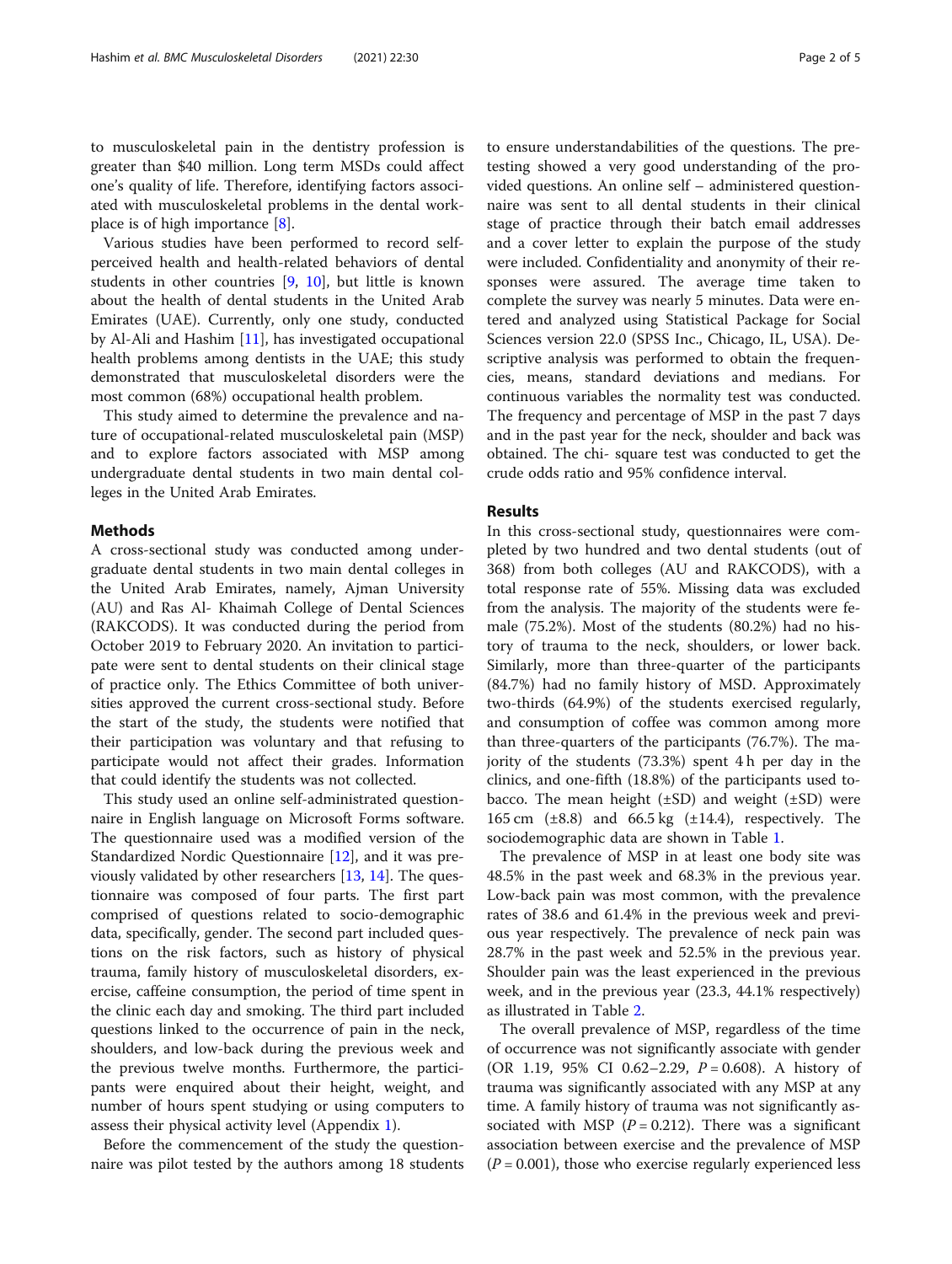MSP. The consumption of caffeine was not significantly associated with MSP ( $P = 0.932$ ). The duration of time spent in the clinics each day was significantly associated with MSP ( $P = 0.000$ ). Similarly, body mass index (BMI) was significantly associated with MSP ( $P = 0.010$ ). There was no significant association between smoking  $(P =$ 0.311), the duration of studying  $(P = 0.451)$  or the duration of computer use  $(P = 0.420)$  as illustrated in Table [3.](#page-3-0)

# **Discussion**

This cross-sectional study examined the prevalence of and factors associated with MSDs among dental students, by means of an online questionnaire. Similar studies have been conducted in Malaysia [\[9](#page-4-0)] and Czech Republic [[10](#page-4-0)]; however, the characteristics of Ajman University students are very distinctive because Ajman University is the most diverse institute of higher education in the region; it is home to students from more than 70 nationalities, coming with totally different cultural backgrounds, which might have an impact on their musculoskeletal symptoms.

To our knowledge, this is the first study to report on MSDs among dental students in UAE. The main limitation of this type of research is that participants' answers may not reflect their actual actions; which may possibly introduce some level of response bias. Nevertheless, this bias was limited as much as possible by utilizing a survey proven to be a valid and reliable tool for measuring the prevalence of MSDs [[15\]](#page-4-0). Additionally, only two of the four dental colleges in the UAE were included, which might have an impact on the generalizability of the findings. In this study, the dental students were asked to note the occurrence of musculoskeletal pain over the past 12 months and the previous 7 days. The pain intensity and frequency were not evaluated in this study.

The results of this study showed that 68.3% of the students reported symptoms of musculoskeletal disorders on the last year. This percentage is comparatively lower than that reported studies reported by Khan and Chew [[9\]](#page-4-0), and Rabiei and colleagues  $[16]$  $[16]$ ; and higher than other studies reported by Marshall and his team [\[17](#page-4-0)], and Ahmadi Motemayel and her team [\[18\]](#page-4-0). A similar percentage was reported by Finsen and co-workers [\[19](#page-4-0)], and Al-Ali and Hashim [\[11](#page-4-0)] who found that the prevalence of musculoskeletal pain in the past 12 months was 68.9 and 68.0% respectively. In the current study, only dental students in their clinical stage of practice were recruited, which might explain the high prevalence of MSP among them due to the work posture more common among clinical-year students.

Low-back pain occurrence in the past 12 months was the highest, experienced by more than half of the students, whereas the incidence of pain in this region in the

past 7 days was reported by more than one-third. The high level of low-back pain might be due to holding a static load for long period of time, which in return might create more strain on dentists' spine while delivering the dental care [\[2](#page-3-0)]. This clearly indicates that there is inadequate support of the lumbar region when students rest on the dental stool, and in fact, ergonomic principles are underestimated. Therefore, adequate support of the lumbar region is very critical since it helps preserve the lumbar curve. As a result, muscle activity, disc pressure, and back and leg pain will be decreased [\[20](#page-4-0)].

Neck pain in the past 12 months had a prevalence of 52.5%; the neck was the second most common reported anatomical region affected. This result supports the findings of similar previous studies conducted in other countries, such as the findings of Al Wazzan and co-workers [[21\]](#page-4-0), and Varmazyar and co-workers [[22\]](#page-4-0), who suggested that pain was mainly localized in the back and in the neck. The substantial prevalence of pain in the neck in this study could be associated with repetitive work performed with a flexed neck and elevated/abducted arms [[23\]](#page-4-0). Even with their very short clinical experience, the high prevalence among undergraduate students suggests that the progression and deterioration of MSDs starts from the very beginning of the dentists' career life [\[20](#page-4-0)]. Therefore, the importance of practicing dentistry while maintaining a proper working posture cannot be underestimated, as it greatly reduces the risk of work-related musculoskeletal disorders.

According to this research, it is crucial to implement ergonomic rules in the clinics to adapt the students to the correct working position. Certain precautions should be taken into consideration to reduce the fatigue and probability of developing MSDs [[9\]](#page-4-0). If not taken seriously, students will develop serious symptoms over time, which will negatively interfere with their careers.

In this study, there was no statistically significant relation between gender, family history with trauma and MSP, which contradicts the findings of a previous study conducted by Waersted and co-workers [\[24\]](#page-4-0). The significant association between history of trauma and MSP in the current study is understandable. Individuals who experienced a traumatic injury to the neck, shoulder and lower back were at risk of developing MSP [\[25\]](#page-4-0). The insignificant association between other variables, such as coffee consumption, exposure to smoking, and the use of computers, is in agreement with findings reported by Algarni and co-workers [[25](#page-4-0)].

Self-awareness and benefits of regular exercise are a necessity. Approximately one-fifth of the participants do not exercise at all. This behaviour might be a direct cause of MSP being more prevalent among clinical-years students in this study. This finding was also supported by Hashim and Al-Ali [[26\]](#page-4-0) who suggested that most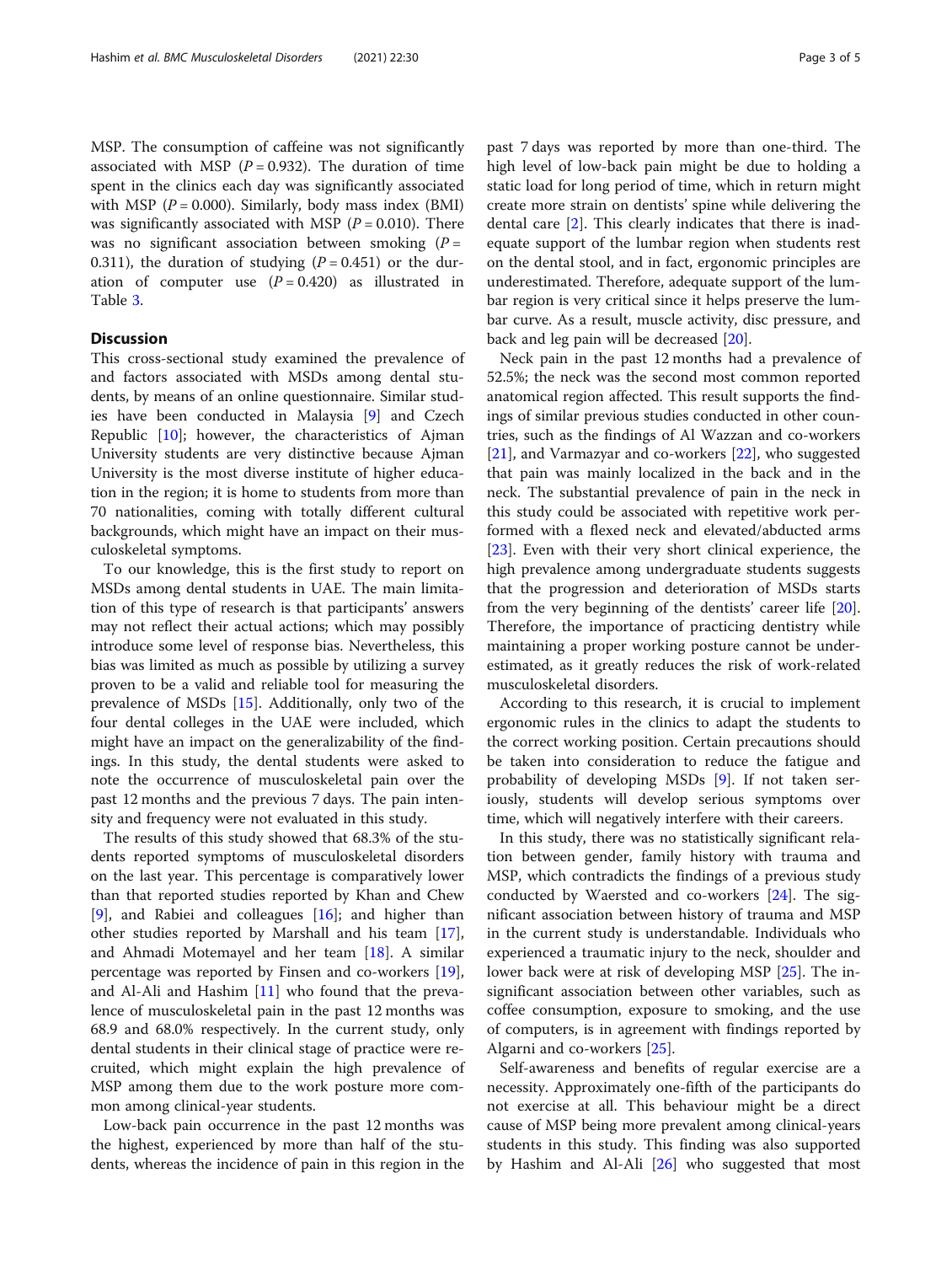<span id="page-3-0"></span>dentists did not find as much time as they would like for exercise. According to a study performed by de Carvalho and co-workers [\[27](#page-4-0)], regular exercise can help prevent work- related musculoskeletal disorders, and those who participate in any kind of sports activity experience less severe symptoms than those who are not physically active. Regular exercise may provide dental students with the required break from their heavy workload, which will recharge and strengthen their bodies. It will also provide mental relaxation from high psychosocial demands of the job [\[23](#page-4-0)]. These effects probably interact to contribute to a better health status and, in return, will decrease the risk of MSP [\[28\]](#page-4-0).

According to this study, the time spent in the clinic was significantly related to experiencing musculoskeletal problems, which is in accordance with previous studies conducted among dental professionals [3, [21](#page-4-0), [29,](#page-4-0) [30\]](#page-4-0). This might be attributed to the fact that dentistry demands a high level of precision, and it is often preformed with the arms unsupported and the cervical spine rotated and flexed forward [\[31](#page-4-0)]. Additionally, holding static load for long durations may cause symptoms associated with the mask system [[32\]](#page-4-0). In a study carried out by Melis and co-workers [[33\]](#page-4-0), the data suggested that MSDs are prevalent in dental students in Italy as soon as they start their clinical practice in the clinics. For this reason, it is highly recommended to educate students about ergonomics throughout their clinical training periods to avoid the complications of MSDs [[33\]](#page-4-0).

The results of this study suggest a significant relationship between BMI and the prevalence of MSP, which is consistent with the findings of Ahmadi Motemayel and co-workers [\[18](#page-4-0)], and Betterworth and co-workers [[34\]](#page-4-0). It is worth noting that work-related musculoskeletal disorders not only have negative psychological and social outcomes but can also become severe to the point that they have a direct effect on work capacity and might even lead to early job retirement [[27\]](#page-4-0). As a result, the evaluation of dental students' knowledge about work- related musculoskeletal disorders is crucial.

## Conclusion

The present study indicates that the prevalence of MSP in the previous year is high among undergraduate dental students, particularly those with a history of trauma, less physical activity, long clinical sessions hours and a higher BMI. This problem is of particular concern; therefore, careful attention by dental colleges is necessary to increase students' awareness of MSDs; exercise and weight reduction should receive special attention. Further continuing education and investigation of appropriate interventions to reduce this problem is needed.

## Supplementary Information

The online version contains supplementary material available at [https://doi.](https://doi.org/10.1186/s12891-020-03887-x) [org/10.1186/s12891-020-03887-x](https://doi.org/10.1186/s12891-020-03887-x).

Additional file 1: Table S1. Demographic characteristics of participants  $(N = 202)$ . Table S2. Prevalence of MSP during the past week and past 12 months ( $N = 202$ ). Table S3. Factors associated with MSP in at least one body site at any time.

Additional file 2. Questionnaire (The Musculoskeletal Disorders Among Dental Students in the UAE).

#### Abbreviations

AU: Ajman University; BMI: Body Mass Index; MSD: Musculoskeletal Disorder; MSP: Musculoskeletal Pain; P: Probability value; RAKCODS: Ras Al- Khaimah College of Dental Sciences; SD: Standard Deviation; SPSS: Statistical Product and Service Solutions; UAE: United Arab Emirates

#### Acknowledgements

The authors would like to acknowledge all the undergraduate students participated in this study. This study was not supported or funded by any research grants.

#### Authors' contributions

RH and AS have made substantial contributions to conception and design of the study, analysis and interpretation of data; in addition to revising the manuscript critically. FM and SH have made substantial contributions to the collection of data; and was involved in designing the questionnaire and drafting the final manuscript. All authors has read and approved the manuscript.

#### Funding

This study was not supported or funded by any research grants.

#### Availability of data and materials

The datasets used and/or analyzed during the current study are available from the corresponding author on reasonable request.

#### Ethics approval and consent to participate

The authors confirm that this research has been conducted in full accordance with the World Medical Association Declaration of Helsinki. The current study was approved by the ethics committee of Ajman University (AU) and Ras Al- Khaimah College of Dental Sciences (RAKCODS). Written informed consent was obtained from all participants included in the study, and the anonymity of the participants was ensured.

#### Consent for publication

Not applicable.

#### Competing interests

The authors declare that they have no conflict of interest with respect to the submitted work.

### Received: 8 July 2020 Accepted: 16 December 2020 Published online: 06 January 2021

#### References

- 1. Ohlendorf D, Erbe C, Nowak J, et al. Constrained posture in dentistry a kinematic analysis of dentists. BMC Musculoskelet Disord. 2017;18(1):291.
- 2. Moodley R, Naidoo S, Wyk JV. The prevalence of occupational health-related problems in dentistry: a review of the literature. J Occup Health. 2018;60(2): 111–25.
- 3. Hayes M, Cockrell D, Smith DR. A systematic review of musculoskeletal disorders among dental professionals. Int J Dent Hyg. 2009;7(3):159–65.
- 4. Lietz J, Ulusoy N, Nienhaus A. Prevention of musculoskeletal diseases and pain among dental professionals through ergonomic interventions: a systematic literature review. Int J Environ Res Public Health. 2020;17(10): 3482.
- 5. Hagen K, Linde M, Heuch I, Stovner LJ, Zwart JA. Increasing prevalence of chronic musculoskeletal complaints. A large 11-year follow-up in the general population (HUNT 2 and 3). Pain Med. 2011;12(11):1657–66.